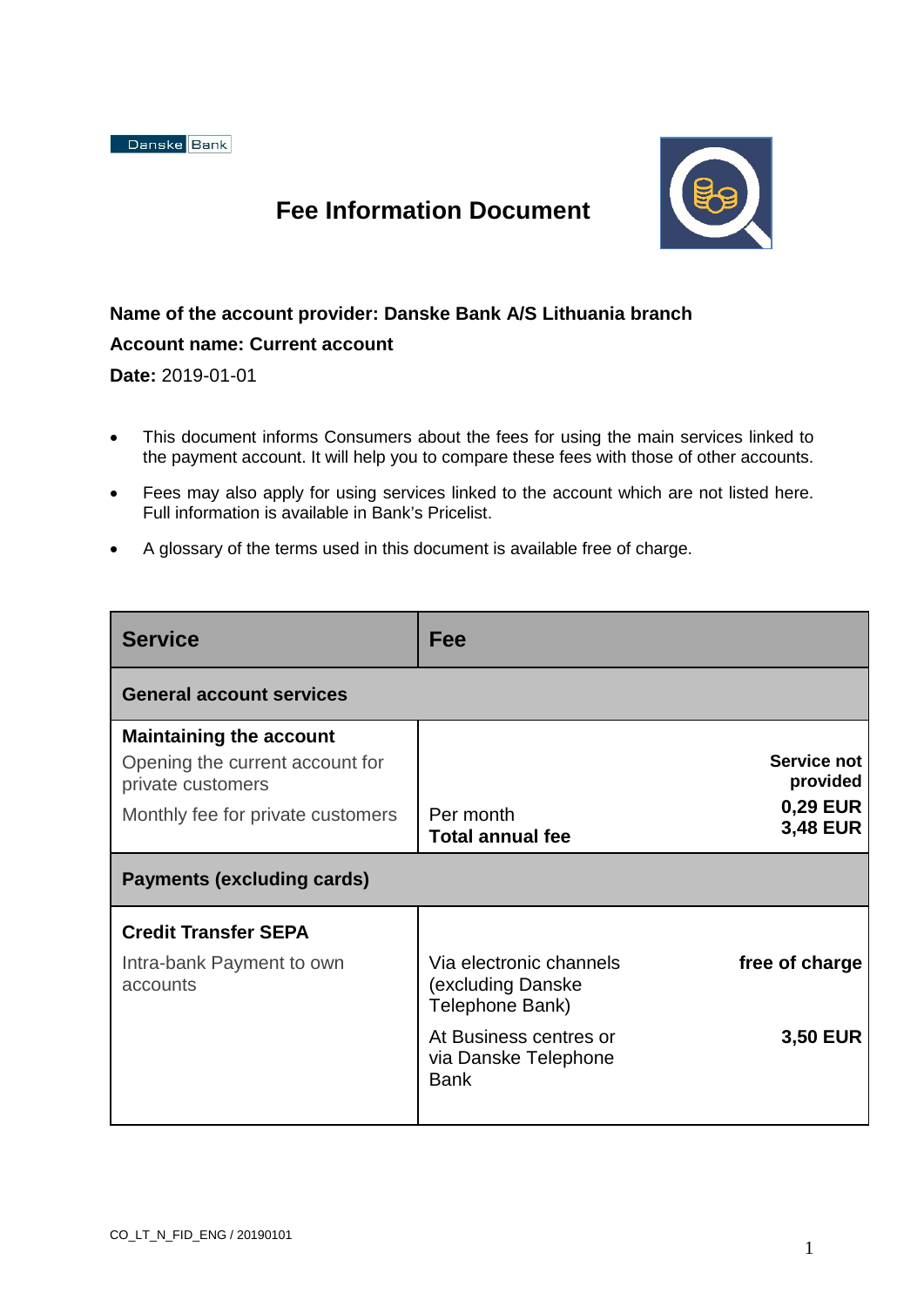| Type of service fee is "shared" or<br>"beneficiary"<br>Crediting of Foreign Payment in<br>other currency. Type of service fee                |                                                                 | <b>10,00 EUR</b>      |
|----------------------------------------------------------------------------------------------------------------------------------------------|-----------------------------------------------------------------|-----------------------|
| <b>Crediting of foreign payments</b><br>Crediting of incoming payment in<br>the currency of a member state of<br>the European Economic Area. |                                                                 | <b>8,00 EUR</b>       |
| <b>Crediting of euro payments</b>                                                                                                            |                                                                 | <b>0,00 EUR</b>       |
| <b>E-invoice automatic payment</b>                                                                                                           |                                                                 | <b>0,00 EUR</b>       |
| <b>Direct debit</b>                                                                                                                          |                                                                 | service not available |
|                                                                                                                                              | At Business centres or<br>via Danske Telephone<br><b>Bank</b>   | 30,00 EUR             |
| Outgoing Payment with type of<br>service fee is "payment in full",<br>normal                                                                 | Via electronic channels<br>(excluding Danske<br>Telephone Bank) | <b>26,00 EUR</b>      |
|                                                                                                                                              | At Business centres or<br>via Danske Telephone<br><b>Bank</b>   | <b>22,00 EUR</b>      |
| Outgoing Payment with type of<br>service fee is "shared" or<br>"beneficiary", normal                                                         | Via electronic channels<br>(excluding Danske<br>Telephone Bank) | <b>13,00 EUR</b>      |
| <b>Credit Transfer non SEPA</b>                                                                                                              |                                                                 |                       |
|                                                                                                                                              | At Business centres or<br>via Danske Telephone<br><b>Bank</b>   | <b>3,50 EUR</b>       |
| Domestic Payment/ EU payment                                                                                                                 | Via electronic channels<br>(excluding Danske<br>Telephone Bank) | <b>0,40 EUR</b>       |
|                                                                                                                                              | At Business centres or<br>via Danske Telephone<br><b>Bank</b>   | <b>3,50 EUR</b>       |
| Intra-bank Payment to another<br>customer's account                                                                                          | Via electronic channels<br>(excluding Danske<br>Telephone Bank) | <b>0,40 EUR</b>       |